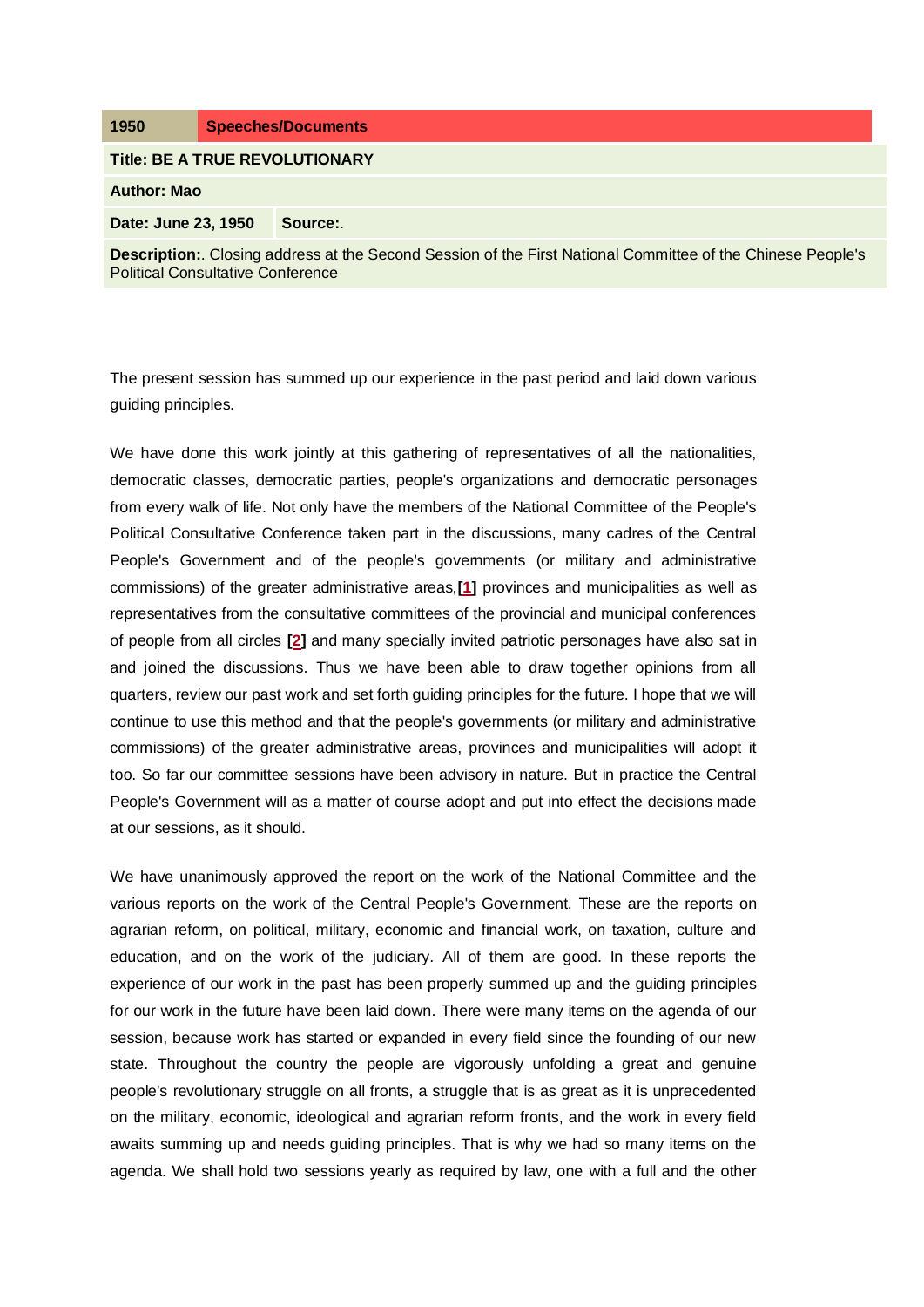with a less full agenda. This is what we are called on to do, for China is a large country with a population actually exceeding 475 million and, what is more, it finds itself in a historic period of people's revolution. And this is what we have been doing, and I think we have done right.

Our present session had many subjects for discussion, the central one being the question of transforming the old land system. We have endorsed the Draft Agrarian Reform Law **[\[3\]](http://www.marxists.org/reference/archive/mao/selected-works/volume-5/mswv5_08.htm#bm3#bm3)** proposed by the Central Committee of the Communist Party of China to which we have made a number of useful amendments and supplements. This is fine. I am glad and wish to congratulate the hundreds of millions of new China's rural population on winning the opportunity for emancipation and the nation on winning the basic condition for industrialization. The peasants form the bulk of China's population. It was with their help that victory was won in the revolution, and it is again their help that will make the industrialization of the country possible. Therefore, the working class should actively help the peasants carry out the agrarian reform; the urban petty bourgeoisie and national bourgeoisie should also give their support, and still more so should all the democratic parties and people's organizations. War and agrarian reform are two tests everyone and every political party in China must go through in the historical period of New Democracy. Whoever sides with the revolutionary people is a revolutionary. Whoever sides with imperialism, feudalism and bureaucratcapitalism is a counter-revolutionary. Whoever sides with the revolutionary people in word only but not in deed is a revolutionary in word. Whoever sides with the revolutionary people in deed as well as in word is a true revolutionary. The test of war is basically over, and we have all come through well, to the satisfaction of the people of the whole country. Now it is the test of agrarian reform that we have to pass, and I hope we shall acquit ourselves just as well as we did in the test of war. Let us give this matter more thought, have more consultation, straighten out our thinking, march in step and form a great anti-feudal united front, and then we shall be able to lead the people and help them pass this test successfully. When the tests of war and agrarian reform are passed, the remaining test will be easy to pass, that is, the test of socialism, of country-wide socialist transformation. As for those who have made contributions in the revolutionary war and in the revolutionary transformation of the land system and who continue to do so in the coming years of economic and cultural construction, the people will not forget them when the time comes for nationalizing private industry and socializing agriculture (which is still quite far off), and they will have a bright future. This is how our country steadily advances; it has passed through the war and is undergoing newdemocratic reforms, and in the future it will enter the new era of socialism unhurriedly and with proper arrangements when our economy and culture are flourishing, when conditions are ripe and when the transition has been fully considered and endorsed by the whole nation. I think it is necessary to make this point clear so that people will have confidence and stop worrying: "Don't know when I'll no longer be wanted and be given the chance to serve the people even if I wish to." No, that won't happen. The people and their government have no reason to reject anyone or deny him the opportunity of making a living and rendering service to the country, provided he is really willing to serve the people and provided he really helped and did a good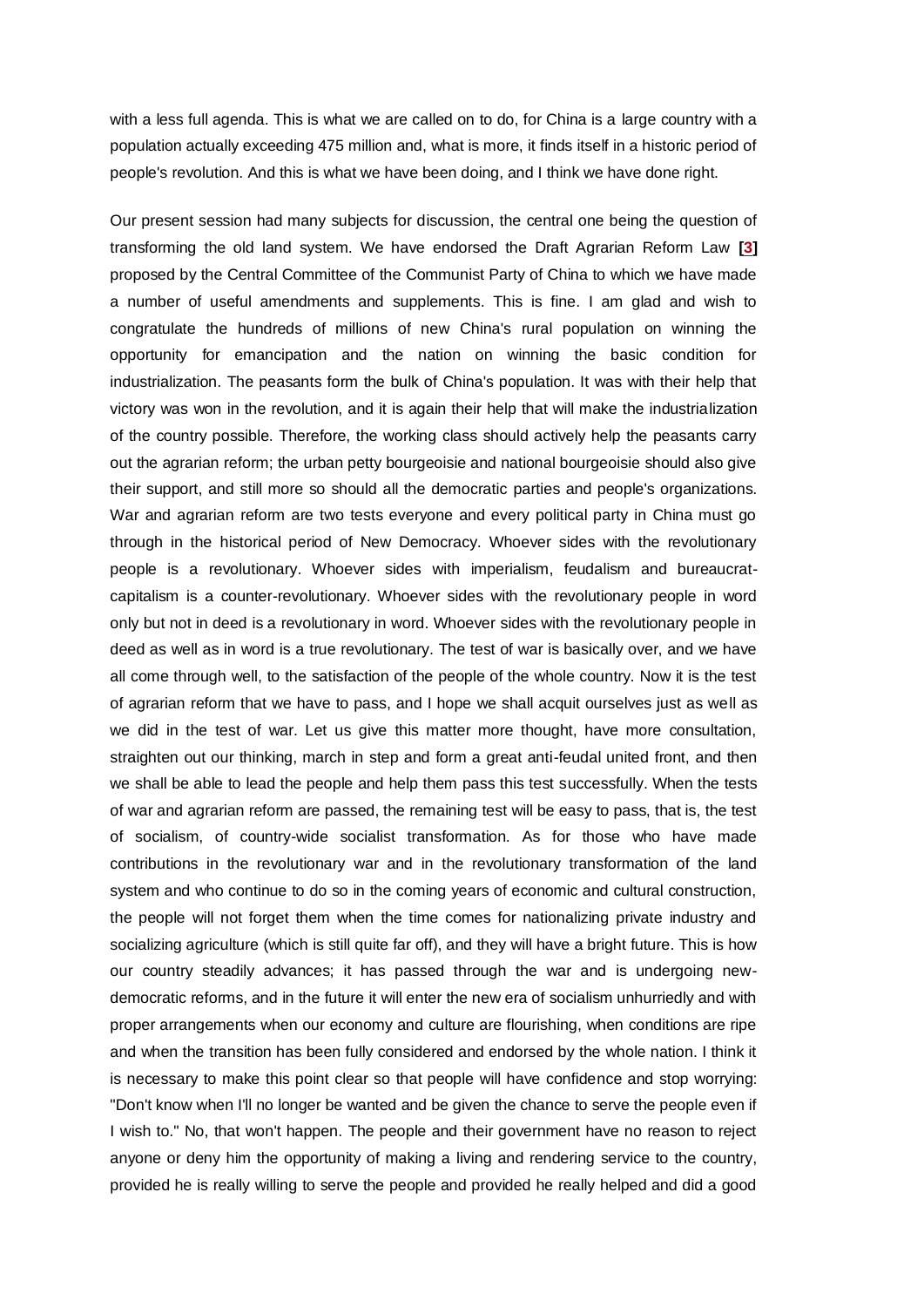turn when the people were faced with difficulties and keeps on doing good without giving up halfway.

With this great aim in mind, in the international sphere we must firmly unite with the Soviet Union, the People's Democracies and the forces of peace and democracy everywhere, and there should not be the slightest hesitation or wavering on this question. At home, we must unite all the nationalities, democratic classes, democratic parties, people's organizations and patriotic democrats and consolidate the great, prestigious revolutionary united front already in existence. Whoever contributes to the consolidation of this revolutionary united front is doing right, and we welcome him; whoever harms this consolidation is doing wrong, and we oppose him. To consolidate the revolutionary united front, we must use the method of criticism and self-criticism. The main criterion in the application of this method is our present fundamental law -- the Common Programme. We have carried out criticism and self-criticism at this session, basing ourselves on the Common Programme. This is an excellent method, which impels everyone of us to uphold truth and rectify error, and it is the only correct method for all revolutionary people to educate and remould themselves in a people's state. The people's democratic dictatorship uses two methods. Towards the enemy, it uses the method of dictatorship, that is, for as long a period of time as is necessary it does not permit them to take part in political activity and compels them to obey the law of the People's Government, to engage in labour and, through such labour, be transformed into new men. Towards the people, on the contrary, it uses the method of democracy and not of compulsion, that is, it must necessarily let them take part in political activity and does not compel them to do this or that but uses the method of democracy to educate and persuade. Such education is selfeducation for the people, and its basic method is criticism and self-criticism. I hope that this method will be used by all the nationalities, democratic classes, democratic parties, people's organizations and patriotic democrats in the country.

## *NOTES*

1. At that time, the country was divided into six greater administrative areas, namely, the Northeast, North China, East China, the Central South, the Southwest and the Northwest, with a bureau in each representing the Central Committee of the Chinese Communist Party. Each of the five areas except North China had its administrative organ. That of the Northeast was called the people's government, while in the other four it was known as the military and administrative commission. In November 1952 these were all renamed administrative councils, and one such council was also established in North China. In 1954 all the administrative councils were abolished.

2. The consultative committees of conferences of people from all circles at the provincial and municipal level were elected by conferences of people from all circles at the same level. When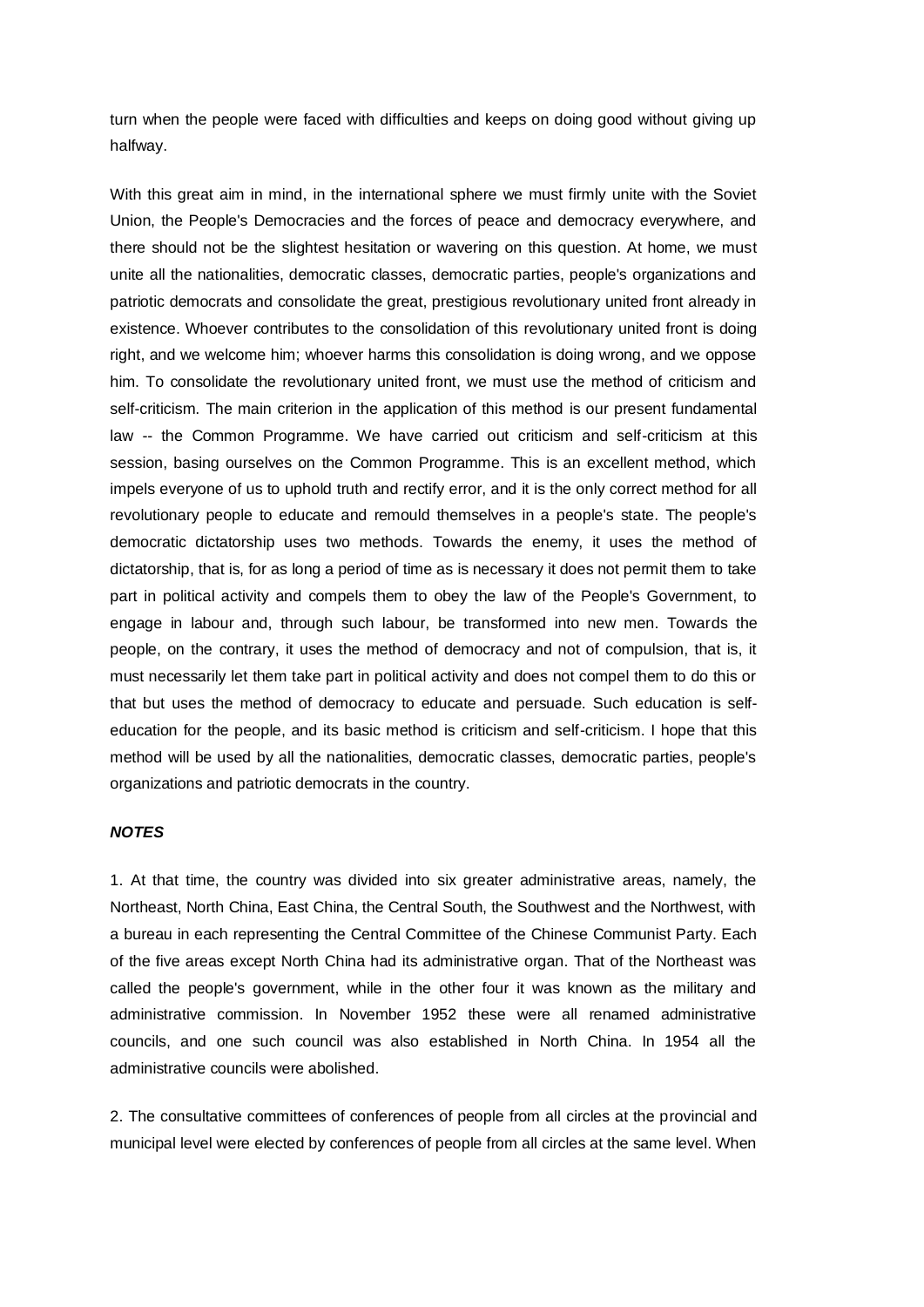the latter were not in session, the former were charged with the function of assisting the people's governments in carrying out the conferences' resolutions.

3. This refers to the "Draft Agrarian Reform Law of the People's Republic of China". The Central Committee of the Chinese Communist Party presented the draft to the Second Session of the First National Committee of the Chinese People's Political Consultative Conference on June 14, 1950 for discussion. After it had been discussed and endorsed by the session, the Central People's Government Council approved the draft. On June 30 of the same year, Mao Tsetung, Chairman of the Central People's Government, promulgated the "Agrarian Reform Law of the People's Republic of China".

# **Closing Speech at the Second Session of the National Committee of the CPPCC (June 23, 1950)**

Source: *RMRB* ( June 24, 1950), 1. Other Chinese Text: *Zhengxie er ci*, pp. 91-95. Available English Translations: NCNA, *Supplement*, 55 ( June 26, 1950), 1-2; *PC*, II:1 ( July 1, 1950), 24-25; *CDSP*, II:26 ( Aug 12, 1950), 28; K. Fan ( 1972), pp. 93-95; *SW*, V, pp. 37-40.

While the RMRB and the Zhengxie er ci versions are similar, the later Xuanji version of this text contains some variations. Where these variations are significant, they have been noted.

This meeting has summed up the experience of the preceding period and has laid down various guiding principles.

This work of summing up experience and laying down guidelines was done by all of us together; it was done by the representatives of all the nationalities, all the democratic classes, all the democratic parties[,](http://www.questia.com/PM.qst?a=o&d=99262066) all the people's organizations, 1 and the democratic personages from all walks of life gathered together. Here, we not only have the members of the National Committee of the People's Political Consultative Conference, but we also have many personnel of the Central People's Government, of the people's governments, (the military and administrative commissions)  $\frac{2}{3}$  $\frac{2}{3}$  $\frac{2}{3}$  of the various greater administrative regions, and of the people's government of the various provinces and municipalities; [we also have] representatives from the consultative committees of the provincial and municipal conferences of people from all walks of life,  $\frac{3}{2}$  $\frac{3}{2}$  $\frac{3}{2}$  as well as many specially invited patriotic personages, all sitting in on the meeting and taking part in the discussions. In this way, we have been able to concentrate diverse opinions, review [our] past work, and decide on principles for the future. I hope that in the future we will continue to utilize this method, and further hope that this method will also be adopted by the people's governments (the military and administrative commissions) of the various greater administrative regions, and the people's governments of the various provinces and municipalities. For the time being, the nature of our meeting is still that of making proposals, but actually the decisions that we make in meetings of this sort will certainly be adopted by the Central People's Government and be put into practice, as indeed they ought to be.

We have unanimously approved the report on the work of the National Committee and the various reports on the work of the Central People's Government. These included the reports on land reform work, on political work, on military work, on economic and financial work, on taxation work, on cultural and educational work, and on the work of the courts of law. These were all good reports. In these reports [we] have appropriately summed up the experience of the work of the preceeding period and have formulated the principles for work of the future. The reason that we have had so many topics for discussion at this meeting is that since the founding of our new state work is being initiated and developed in all areas, and the people throughout the country are in the midst of vigorously launching a great and genuine people's revolutionary struggle on all fronts. This is a tremendous struggle on the military front, on the economic front, on the ideological front, and on the land reform front, the likes of which has never been seen before. Every area of work has to be summed up and given direction and guiding principles; that is why we have had so many topics for discussion. According to the law, our meeting will be held twice a year. Of these [two meetings,] one will be a meeting with many topics for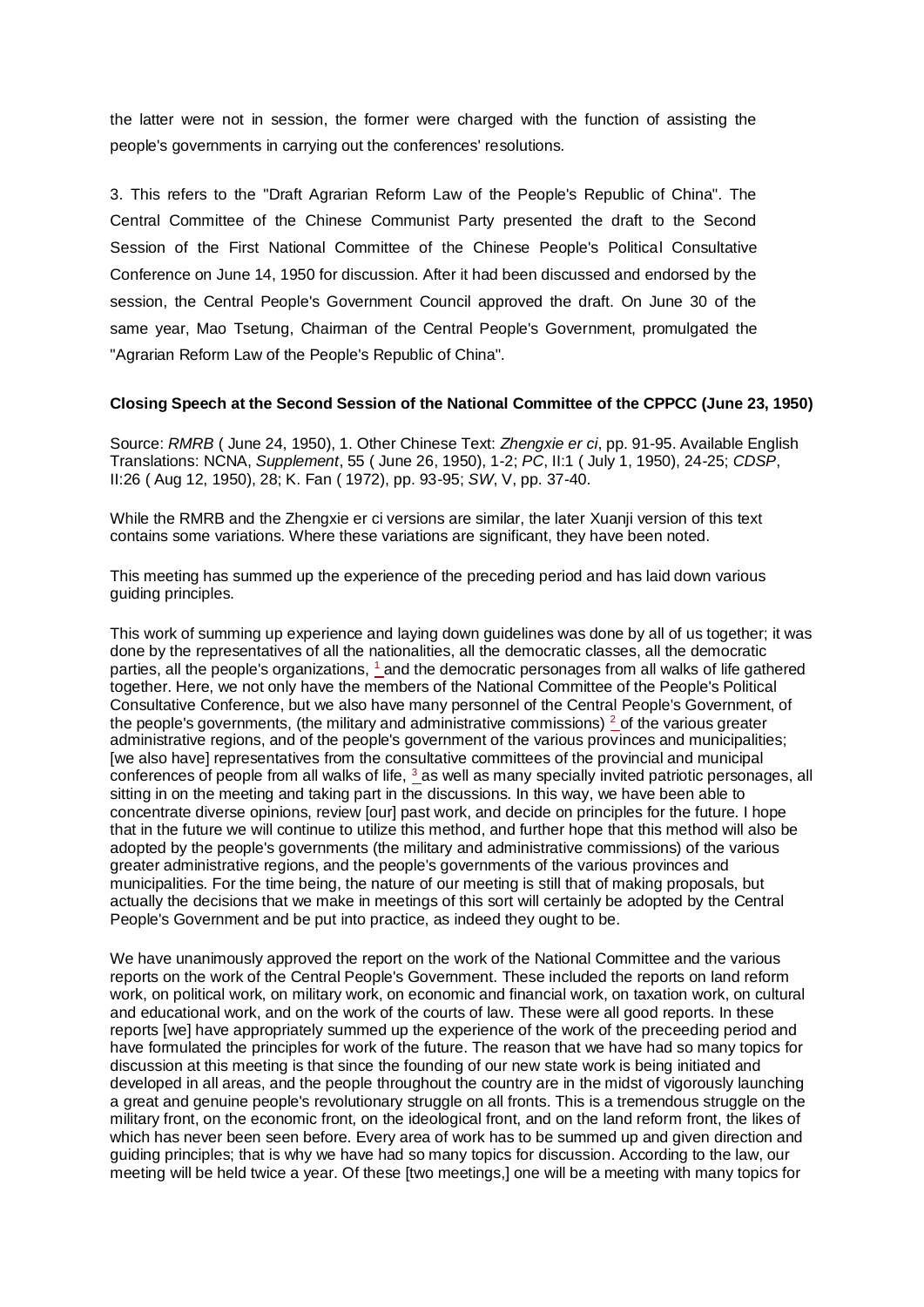discussion and the other will have fewer topics. China is a big country; our actual population is more than 475 million. Besides, we are in a great historical epoch of the people's revolution. Such circumstances demand that we: do things in this particular manner, and we have been doing so. I believe that we are doing things correctly.

'We have had many topics for discussion at this meeting. The central theme of our discussion has been the problem of transforming the old system of land [ownership]. We have all agreed with Vicechairman Liu Shaoqi's repor[t](http://www.questia.com/PM.qst?a=o&d=99262067) <sup>4</sup> and the draft land reform bill proposed by the Central Committee of the CommunistParty of China. <sup>5</sup> We have also made certain useful amendments and supplements to the draft land reform bill. This is very good. I am filled with joy by the fact that hundreds of millions of New China's rural people have gained the opportunity to overturn their old lives and that the country has secured the basic conditions for industrialization, and I celebrate this fact. The Chinese populace consists primarily of peasants, and the revolution achieved victory only by relying on the aid of the peasants. The industrialization of the country also must rely on the help of the peasants in order to succeed. Therefore the working class should actively help the peasants carry out land reform. The urban $6$  petty bourgeoisie and the national bourgeoisie  $7$  should also support this reform, and still more so should the democratic parties and the various people's organizations adopt this attitude. War and land reform are the two "gates"  $8$  $8$  $8$  that test the mettle of all people and parties in China in the historical</u> epoch of New Democracy. Whoever stands on the side of the revolutionary people is a revolutionary; whoever stands on the side of imperialism, feudalism, and bureaucratic capitalism is a counterrevolutionary. Whoever stands on the side of the revolutionary people only in words but acts differently is a revolutionary in words only; if one not only stands on the side of the revolutionary people in words, but also in deeds, then one is a complete revolutionary. The "gate" of war has basically been passed. We have all passed this "gate" with flying colors, and the people of the whole country are satisfied with this. Now we must pass the "gate" of land reform, and I hope that we will pass it with the same flying colors as we did the "gate" of war. Let us study harder, have more discussion, clarify our thought, and march together in step to form a great antifeudal united front; then we can lead the people and help the people to pass this "gate" smoothly. When the "gates" of war and land reform have both been passed, the only remaining "gate" will be passed easily. This will be the "gate" of socialism, of carrying out socialist transformation throughout the entire country. As for those who have contributed to the revolutionary war and to the revolutionary reform of the landownership system and who in the many years to come will contribute to economic and cultural construction, they will not be forgotten by the people when the time comes in the future to implement the nationalization of[private]  $9$  enterprises and the socialization of agriculture (this time is still in the distant future); their prospects are bright. It is in such a way that our country takes steady steps in progress; having gone through war and through the reforms of New Democracy, in the future, after the economic and cultural undertakings of the country have prospered greatly, after all sorts of conditions have been secured, and after the whole people have thoroughly considered and agreed [on the matter of the transition], we can then step into the new era of socialism in an unhurried and orderly [manner]. I believe that it is essential to make this point clear so that people can have confidence and not worry that one day they will no longer be wanted and will not be given the opportunity to serve the people even though they may want to. No, it will not be like that at all. As long as somebody is truly willing to work for the people and has indeed helped the people at the time when they were still having difficulties, has performed good deeds, and has consistently continued to do so without giving up halfway, then there will be no reason for the people or the People's Government not to want such a person, and there will be no reason not to give such a person a chance to make a living and serve [the people].

With this great aim in mind, in the international [sphere], we must firmly unite with the Soviet Union, with all the People's Democracies, <sup>[10](http://www.questia.com/PM.qst?a=o&d=99262163)</sup> and with all the forces for peace and democracy throughout the world. We cannot have the slightest hesitation or wavering on this matter. Domestically, we must unite all nationalities, all democratic classes, all democratic parties, all people's organizations, and all patriotic democratic personages; we must consolidate the great and prestigious revolutionary United Front that has already been established. Whoever contributes to the work of consolidating this revolutionary United Front will be welcomed by us and will be correct; whoever harms the work of consolidating this revolutionary United Front will be opposed and will be wrong. To achieve the goal of consolidating the revolutionary united front, we must adopt the method of criticism and self-criticism. Of the standards that we must adopt in applying this method, the most important presently is our organic law, the Common Program.  $11$  At this meeting we have adopted the method of criticism and self-criticism based on the Common Program. This is a very good method, an excellent method that pushes all of us to uphold the truth and correct mistakes; it is the only correct method by which all the